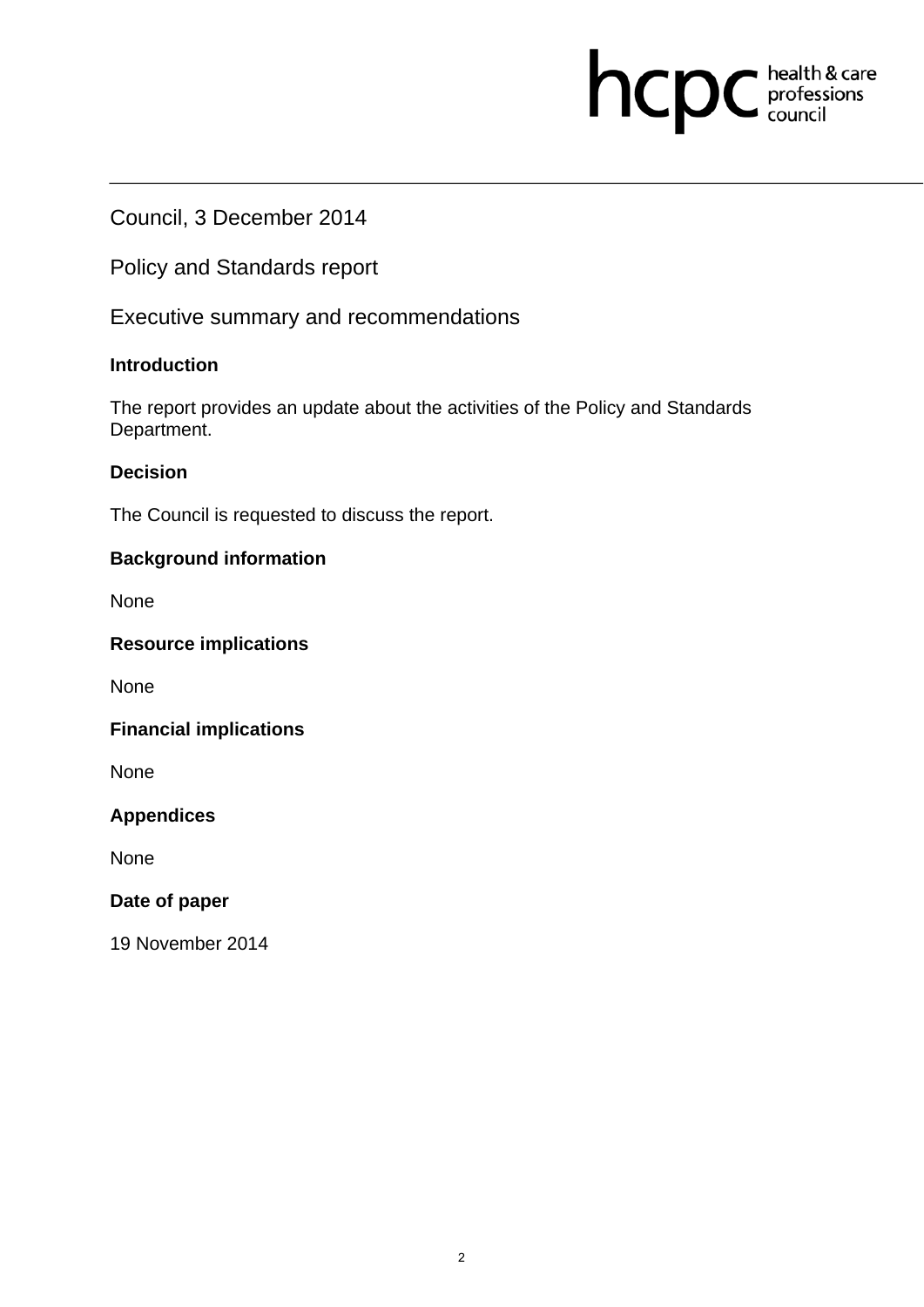## **health & care**

## **Policy and Standards Department – Council meeting, 3 December 2014**

The following provides an update about the work of the Department.

#### **Private members bill – reform of the regulatory bodies' objectives**

- Jeremy Lefroy MP has published a private members bill which would amend the HCPC's legislation and that of the other regulators to introduce a consistent overarching objective for the professional regulators. This was proposed by the Law Commissions. The Bill has been drafted by the Department of Health and the HCPC has had the opportunity to provide input. The Executive is content with what is being proposed which would provide useful consistency and clarity across the sector. The wording is consistent with that already included in the Order and would not affect our day-to-day work.
- The proposed objective refers to protecting, promoting and maintaining the health, safety and wellbeing of the public; promoting and maintaining public confidence in the regulated professions; and promoting and maintaining proper professional standards and conduct for members of those professions.
- The Bill has completed its second reading and will now pass to the Committee stage. At this stage it is unclear whether there will be sufficient parliamentary time for the Bill to become law.

#### **Review of the standards of conduct, performance and ethics (SCPE)**

 This work is progressing to plan. A third revised draft of the standards is due to be considered by the PLG at its final meeting on 16 December 2014.

### **Duty of candour**

- The other professional regulators have recently published a statement on the professional duty of candour. The HCPC did not become a signatory to the statement as a result of concerns about the language used, including that it was inappropriate to mandate ('must') an apology (a view unanimously endorsed by the SCPE PLG). The GMC and the NMC have recently published for consultation joint guidance on candour, as part of delivering their commitments to the Government as a result of the Francis Inquiry.
- The PSA has been commissioned by the DH to report on the regulators' progress in implementing a duty of candour for health professionals. The Executive responded to a request for information in late summer. The report is due to be published in the near future.
- We have made it clear that although we were unable to agree the statement, we are very much committed to strengthening our standards in this area. The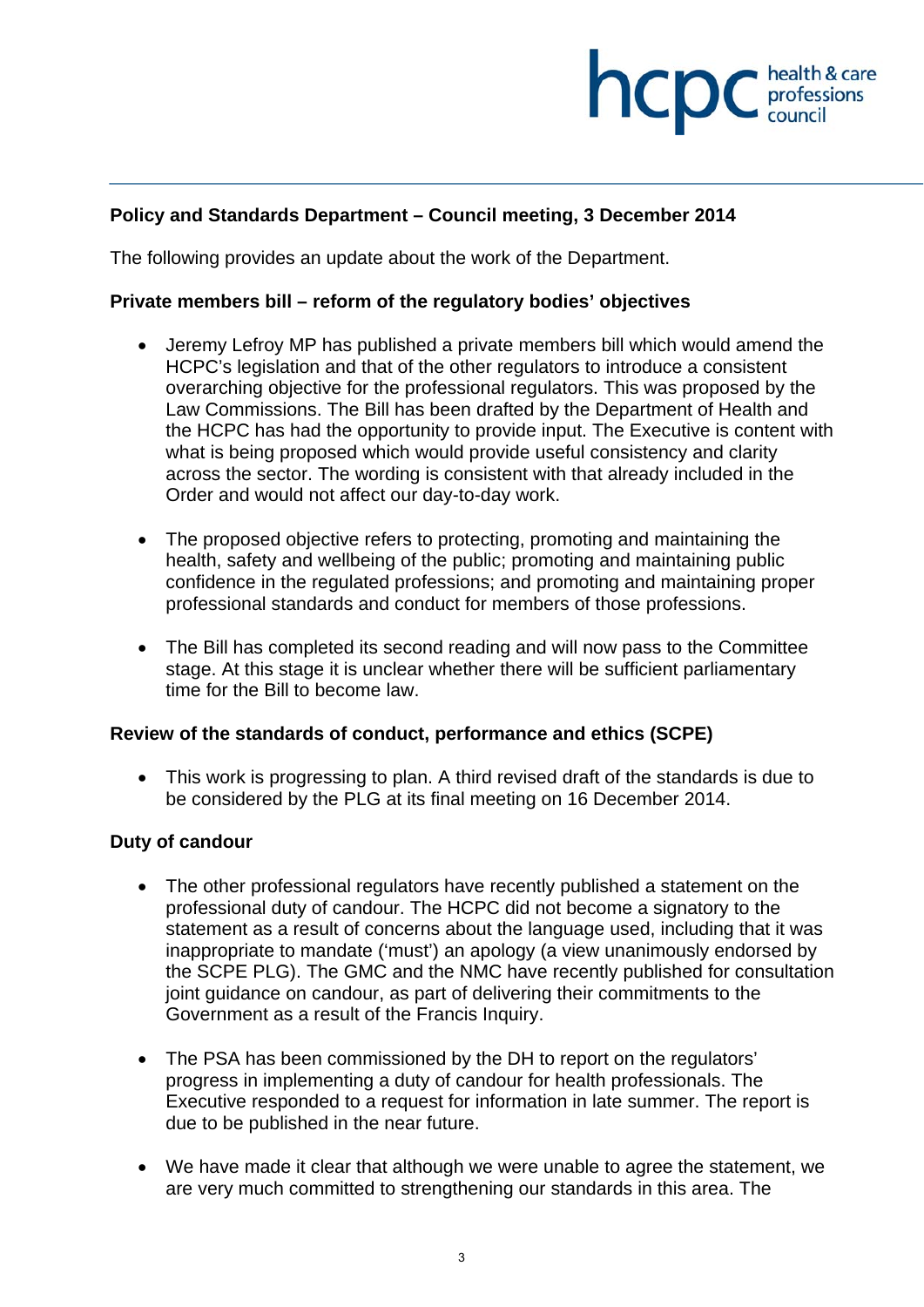revised SCPE for consultation will include a dedicated standard including requirements about raising and escalating concerns about patient safety; informing service users and carers when something goes wrong and taking action where possible to put matters right; apologizing ('should') where appropriate; and giving a constructive and honest response to complaints.

## **Research**

- QA research have been commissioned to undertake the CPD perceptions and experiences study. This will involve an online survey; interviews with registrants who have been audited; and focus groups with registrants in the four countries.
- We have commissioned a team of researchers led by Dr Jane Marshall, Consultant Psychiatrist and Senior Lecturer in the Addictions South London and Maudsley NHS Foundation Trust who will be reviewing the evidence of the links between cautions and convictions for alcohol related offences, alcohol dependency and fitness to practise / work. This is due to be completed in May 2015 and will inform our ongoing approach to the issue of health assessments when registrants receive alcohol related cautions and convictions.

### **PSA performance review**

- We completed and submitted our response to the PSA performance review 2014-2015 in November 2014. The Executive will meet with the PSA to discuss the performance review in February 2015.
- We anticipate the PSA will publish proposals for a revised approach to the performance review early next year.

### **Europe**

- The Executive recently responded to a consultation by the Department for Business, Innovation and Skills (BIS) on the transposition of the revised European Directive on the Recognition of Professional Qualifications. This Directive affects the way in which the HCPC considers applications for registration from applicants exercising European Economic Area (EEA) mutual recognition rights. The Executive has also worked with the professional bodies for physiotherapists and practitioner psychologists to provide information to the Department of Health as part of an EU initiative looking at differences in regulatory approaches across member states.
- The Executive continues to meet with the Department of Health, professional regulators and others about implementation of the Directive. A project team is being set up to manage the delivery of changes to operational policies and processes.